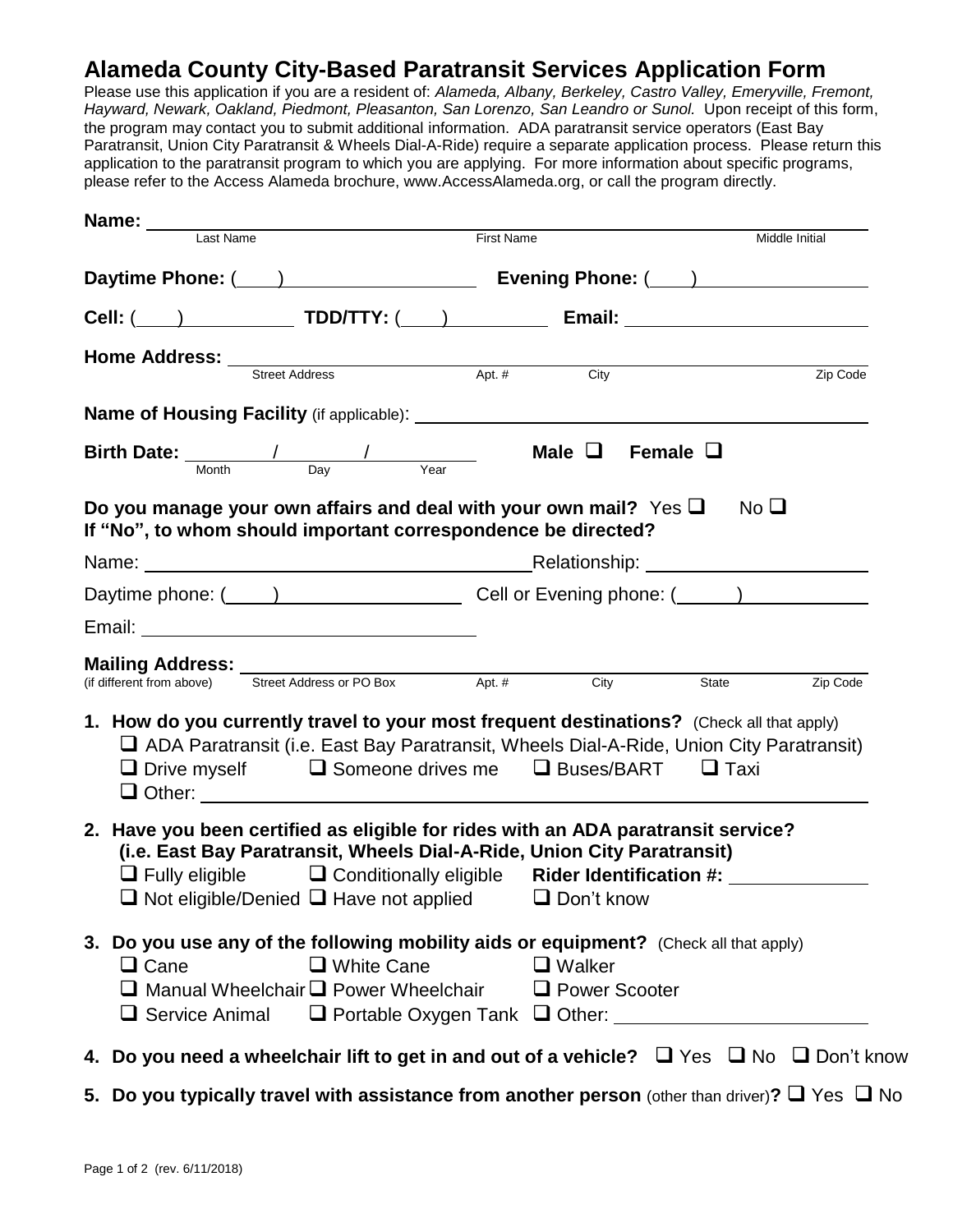| 6. Please describe your disability or disabling health condition and explain how this<br>condition prevents you from using public transit (i.e. buses or BART):                                                                                                                                                                                                                                                                                                                                                                                          |                        |                                                                                                                                                                                                                                                                      |
|----------------------------------------------------------------------------------------------------------------------------------------------------------------------------------------------------------------------------------------------------------------------------------------------------------------------------------------------------------------------------------------------------------------------------------------------------------------------------------------------------------------------------------------------------------|------------------------|----------------------------------------------------------------------------------------------------------------------------------------------------------------------------------------------------------------------------------------------------------------------|
|                                                                                                                                                                                                                                                                                                                                                                                                                                                                                                                                                          |                        |                                                                                                                                                                                                                                                                      |
| 7. Is the above condition you describe: $\Box$ Permanent $\Box$ Temporary until:                                                                                                                                                                                                                                                                                                                                                                                                                                                                         |                        |                                                                                                                                                                                                                                                                      |
| 8. Emergency Contact Person: 2008 2012 2022 2023 2024 2022 2023 2024 2022 2023 2024 2022 2023 2024 2022 2023 20                                                                                                                                                                                                                                                                                                                                                                                                                                          |                        |                                                                                                                                                                                                                                                                      |
|                                                                                                                                                                                                                                                                                                                                                                                                                                                                                                                                                          |                        |                                                                                                                                                                                                                                                                      |
|                                                                                                                                                                                                                                                                                                                                                                                                                                                                                                                                                          |                        |                                                                                                                                                                                                                                                                      |
| 9. Are you on any of the following forms of income/benefit assistance? (check all that apply)<br>$\Box$ Supplemental Security Income (SSI) $\Box$ Cash Assistance Program for Immigrants (CAPI)                                                                                                                                                                                                                                                                                                                                                          |                        |                                                                                                                                                                                                                                                                      |
| 10. Gross Individual Monthly Income: _________________                                                                                                                                                                                                                                                                                                                                                                                                                                                                                                   |                        |                                                                                                                                                                                                                                                                      |
| 11. Gross Household Monthly Income: ________________# of people in household: ___                                                                                                                                                                                                                                                                                                                                                                                                                                                                        |                        |                                                                                                                                                                                                                                                                      |
| 12. What is your living arrangement? $\Box$ Live alone<br>$\Box$ Live with adult children $\Box$ Live in a skilled nursing facility/nursing home<br>$\Box$ Live in assisted living/residential care home                                                                                                                                                                                                                                                                                                                                                 |                        | $\Box$ Live w/ spouse/partner<br><b>Other:</b> 2011 01:00 01:00 01:00 02:00 02:00 02:00 02:00 02:00 02:00 02:00 02:00 02:00 02:00 02:00 02:00 02:00 02:00 02:00 02:00 02:00 02:00 02:00 02:00 02:00 02:00 02:00 02:00 02:00 02:00 02:00 02:00 02:00 02:00 02:00 02:0 |
| 13. What is your race/ethnicity? $\Box$ African American<br>$\Box$ Caucasian<br>$\Box$ Other:                                                                                                                                                                                                                                                                                                                                                                                                                                                            | $\Box$ Hispanic/Latino | $\Box$ Asian/Pacific Islander<br>□ Native American                                                                                                                                                                                                                   |
| 14. What language(s) do you speak? Preferred Language: _________________________                                                                                                                                                                                                                                                                                                                                                                                                                                                                         |                        |                                                                                                                                                                                                                                                                      |
| which format you prefer: Q Large Print Q Audiotape Q Braille Q CD/Electronic File                                                                                                                                                                                                                                                                                                                                                                                                                                                                        |                        |                                                                                                                                                                                                                                                                      |
| I certify that the information in this application is true and correct. I understand that knowingly falsifying<br>information will result in denial of service. I give the City permission to contact me about my paratransit<br>service experience and to verify my enrollment with East Bay Paratransit, Wheels Dial-A-Ride or Union<br>City Paratransit. I understand that my application information will be kept confidential; only information<br>required to provide service or verify service quality will be disclosed under any circumstances. |                        |                                                                                                                                                                                                                                                                      |
|                                                                                                                                                                                                                                                                                                                                                                                                                                                                                                                                                          |                        |                                                                                                                                                                                                                                                                      |

Person who assisted you with application/Phone #: \_\_\_\_\_\_\_\_\_\_\_\_\_\_\_\_\_\_\_\_\_\_\_\_\_\_\_\_\_\_